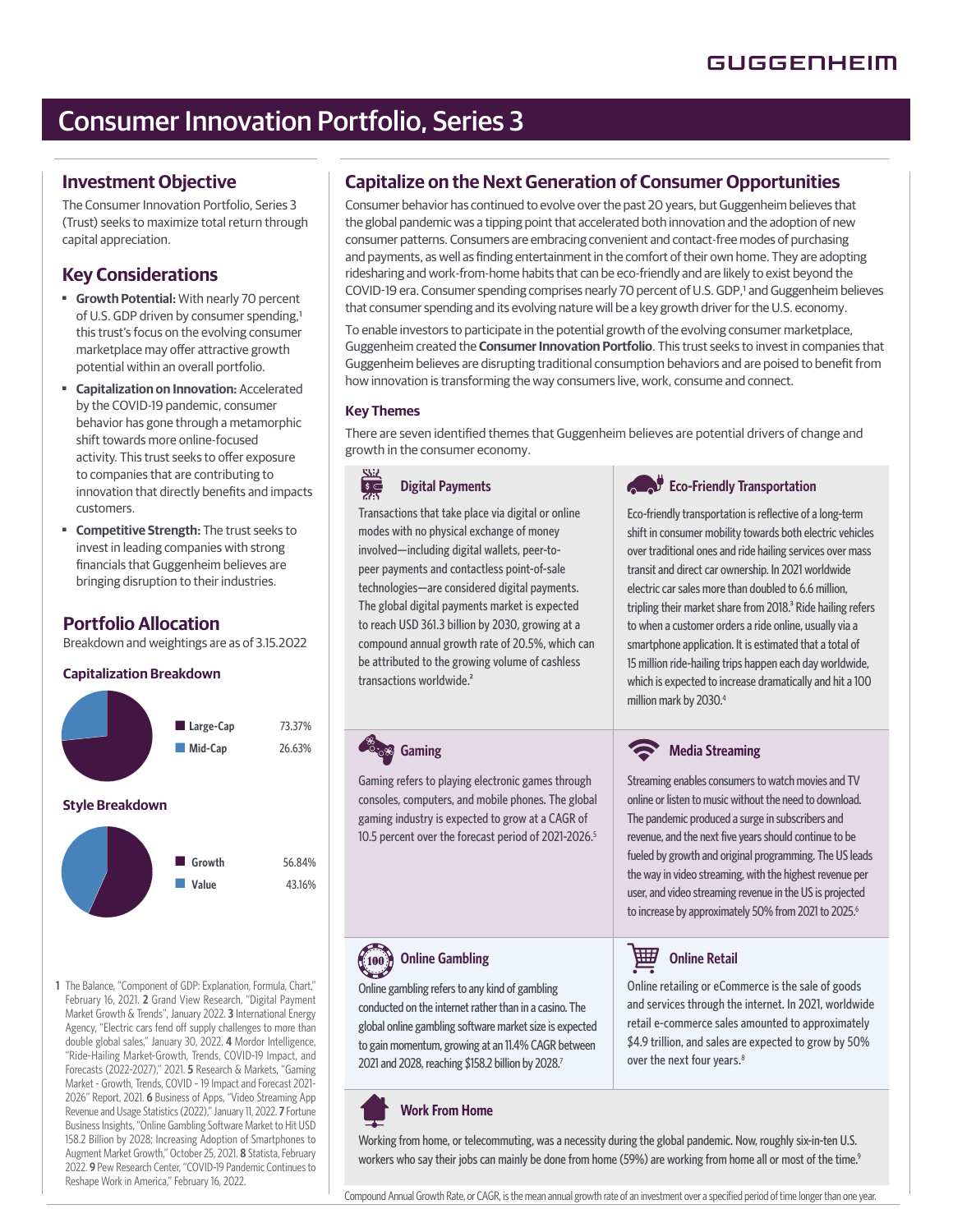## **Portfolio Holdings**

Holdings, breakdown, and weightings are as of 3.14.2022 and subject to change.

COMPANY DESCRIPTION

|                                                  | <b>COMPANY DESCRIPTION</b>                                                                                                                                                                                                                                                                                                                               |
|--------------------------------------------------|----------------------------------------------------------------------------------------------------------------------------------------------------------------------------------------------------------------------------------------------------------------------------------------------------------------------------------------------------------|
| Digital Payments (6.66%)                         |                                                                                                                                                                                                                                                                                                                                                          |
| <b>MasterCard</b>                                | MA provides financial transaction processing services and offers payment processing services for credit and debit cards, electronic<br>cash, automated teller machines, and travelers checks. MA serves customers worldwide.                                                                                                                             |
| <b>BLOCK</b>                                     | SQ provides mobile payment solutions. It develops point-of-sale software that helps in digital receipts, inventory, and sales reports, as<br>well as offers analytics and feedback. SQ also provides financial and marketing services.                                                                                                                   |
| Eco-Friendly Transportation (26.64%)             |                                                                                                                                                                                                                                                                                                                                                          |
| ALBEMARLE                                        | ALB produces specialty chemicals and offers plastics, polymers, and elastomers, as well as cleaning products, agricultural compounds,<br>pharmaceuticals, photographic chemicals, drilling compounds, and biocides. ALB focuses on lithium, bromine, refining catalysts, and<br>applied surface treatment. The company markets its products globally.    |
| <b>  ANALOG<br/>  DEVICES</b>                    | ADI designs, manufactures, and markets integrated circuits used in analog and digital signal processing. The company's products are<br>used in communications, computer, industrial, instrumentation, military, aerospace, automotive, and high-performance consumer<br>electronics applications. ADI sells its products worldwide.                      |
|                                                  | CMI designs, manufactures, distributes, and services diesel and natural gas engines. It also manufactures electric power generation<br>systems and engine-related component products, including filtration and exhaust after-treatment, fuel systems, controls, and air<br>handling systems.                                                             |
| 四 General Motors                                 | GM designs, builds, and sells cars, trucks, crossovers, and automobile parts, as well as offers vehicle protection, parts, accessories,<br>maintenance, satellite radio, and automotive financing services. GM provides its vehicles and services worldwide.                                                                                             |
|                                                  | NXPI operates as a global semiconductor company and designs semiconductors and software for mobile communications, consumer<br>electronics, security applications, in-car entertainment, and networking. NXPI offers its products to the automotive, identification,<br>wireless infrastructure, lighting, mobile, and computing application industries. |
| <b>onsemi</b>                                    | ON supplies analog, standard logic, and discrete semiconductors for data and power management. Its products include integrated<br>circuits and analog ICs. ON also offers discrete semiconductors in a variety of surface mount and standard packages.                                                                                                   |
|                                                  | TSLA designs, manufactures, and sells high-performance electric vehicles and electric vehicle powertrain components. The company<br>owns its sales and service network and sells electric powertrain components to other automobile manufacturers, and serves customers<br>worldwide.                                                                    |
| UBER                                             | UBER provides ride-hailing services, as well as develops applications for road transportation, navigation, ride sharing, and payment<br>processing solutions. The company serves customers worldwide.                                                                                                                                                    |
| <b>Gaming (3.33%)</b>                            |                                                                                                                                                                                                                                                                                                                                                          |
|                                                  | EA develops, publishes, and distributes branded interactive entertainment software worldwide for video game consoles, personal<br>computers, handheld game players, and cellular handsets. It also provides online game-related services.                                                                                                                |
| Media Streaming (6.66%)                          |                                                                                                                                                                                                                                                                                                                                                          |
| The<br>$\omega$ alt $\bigoplus$ isnep<br>Company | DIS is an entertainment company with operations in media networks, park experiences & consumer products, studio entertainment<br>and Direct-to-Consumer networks and channels. It serves customers worldwide.                                                                                                                                            |
| <b>Alphabet</b>                                  | GOOG operates as a holding company, and, through its subsidiaries, provides web-based search, advertisements, maps, software<br>applications, mobile operating systems, consumer content, enterprise solutions, commerce, and hardware products.                                                                                                         |
| Online Gambling (3.33%)                          |                                                                                                                                                                                                                                                                                                                                                          |
| <b>MGM RESORTS</b>                               | MGM operates gaming, hospitality, and entertainment resorts. It offers accommodation, dining, meeting, convention and hospitality<br>management services for casino and non-casino properties around the world.                                                                                                                                          |
| Online Retail (23.31%)                           |                                                                                                                                                                                                                                                                                                                                                          |
| amazon                                           | AMZN is an online retailer that offers a wide range of products, including books, music, computers, electronics and numerous other<br>products. It offers personalized shopping services, web-based credit card payment, and direct shipping to customers. The company<br>also operates a cloud platform offering services globally.                     |

The logos listed are trademarks of their respective owners and are used for illustrative purposes only and should not be construed as an endorsement or affiliation with Guggenheim Investments. The individual company descriptions and company security data mentioned are for informational purposes only and should not be viewed as recommendations nor relied upon to make an investment decision. Company descriptions have been prepared using sources of information generally believed to be reliable. No representation can be made as to their accuracy. Company security data has been prepared using information from FactSet as of the date of security selection, 3.14.2022, and is subject to change. For more information, on this or any other trust, please contact your fi nancial professional or visit GuggenheimInvestments.com.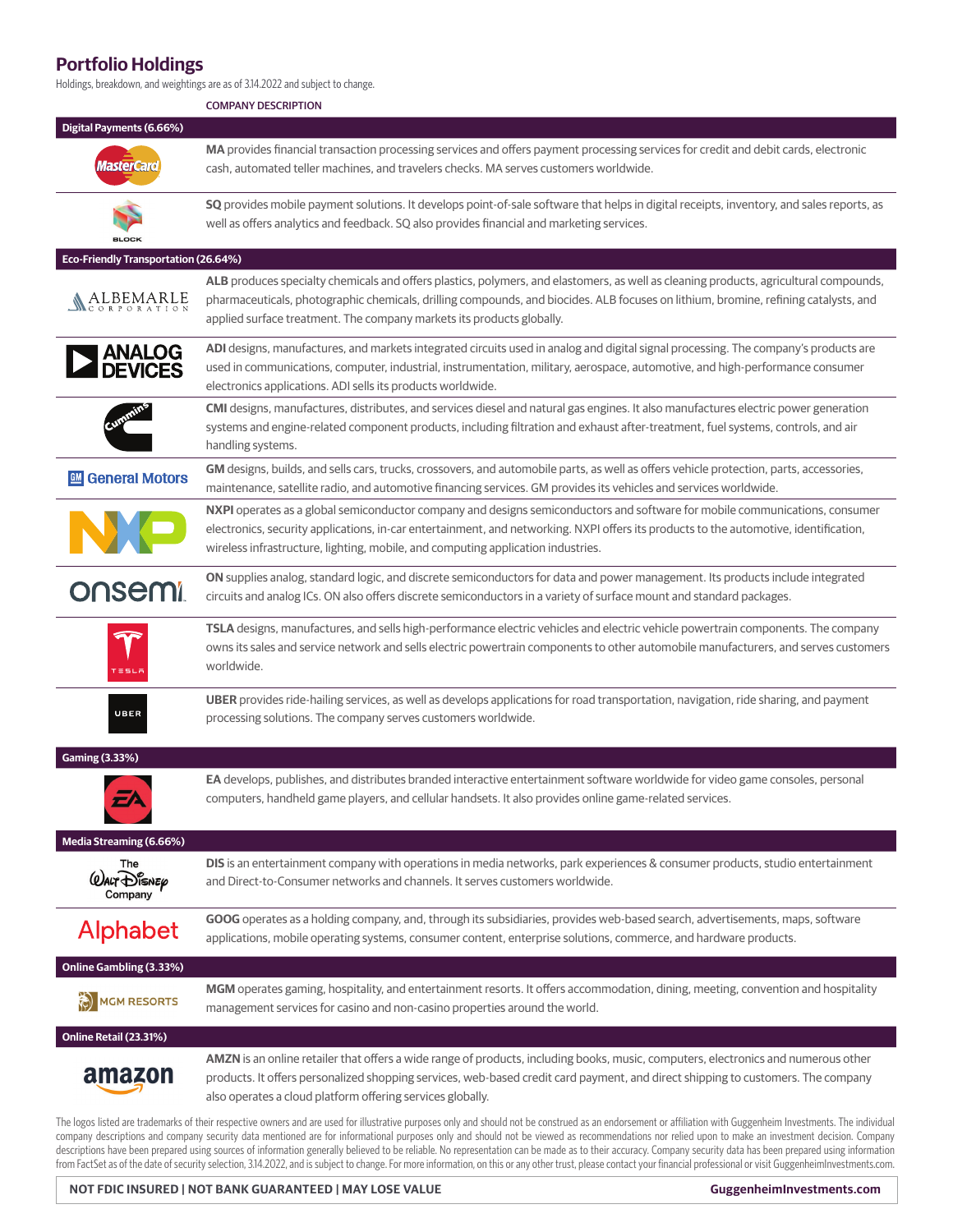| <b>Online Retail-Continued</b> |                                                                                                                                                                                                                                                                                                                                                                           |
|--------------------------------|---------------------------------------------------------------------------------------------------------------------------------------------------------------------------------------------------------------------------------------------------------------------------------------------------------------------------------------------------------------------------|
|                                | COST operates wholesale membership warehouses in multiple countries. It sells all kinds of food, automotive supplies, toys, hardware,<br>sporting goods, jewelry, electronics, apparel, health, and beauty aids, as well as other goods.                                                                                                                                  |
| Etsy                           | ETSY provides e-commerce services. It offers handmade and vintage items, art, and supplies, as well as regular items such as clothing,<br>housewares, paper goods, candles, bags and purses, music, and wood working items. ETSY serves customers throughout the United<br>States.                                                                                        |
| <b>PROLOGIS</b>                | PLD is an owner, operator, and developer of industrial real estate, with a focus on global and regional markets across the Americas,<br>Europe, and Asia. The company also leases modern distribution facilities to customers, including manufacturers, retailers,<br>transportation companies, third-party logistics providers, and other enterprises.                   |
| <b>D</b> Sealed Air®           | SEE manufactures packaging and performance-based materials and equipment systems that serve food, industrial, medical, and<br>consumer applications.                                                                                                                                                                                                                      |
| TARGEI                         | TGT operates general merchandise discount stores and focuses on merchandising operations, which includes general merchandise and<br>food discount stores and a fully integrated online business. It also offers credit to qualified applicants through its branded proprietary<br>credit cards.                                                                           |
|                                | UPS delivers packages and documents throughout the United States and in other countries and territories. The company also provides<br>global supply chain services and less-than-truckload transportation, primarily in the U.S. The company's business consists of an<br>integrated air and ground pick-up and delivery network.                                         |
| Work From Home (29.97%)        |                                                                                                                                                                                                                                                                                                                                                                           |
|                                | AAPL designs, manufactures, and markets personal computers and related personal computing and mobile communication devices<br>along with a variety of related software, services, peripherals, and networking solutions. It sells its products worldwide through its<br>online stores, its retail stores, its direct sales force, third-party wholesalers, and resellers. |
| $\Delta \nu$<br><b>COMCAST</b> | CMCSA provides media and television broadcasting services. It offers video streaming, television programming, high-speed Internet,<br>cable television, and communication services. CMCSA serves customers worldwide.                                                                                                                                                     |
| <b>UID</b> .EQUINIX            | EQIX operates as a real estate investment trust. The company invests in interconnected data centers. EQIX focuses on developing<br>network and cloud-neutral data center platforms for cloud and information technology, enterprises, network, mobile services<br>providers, and financial companies.                                                                     |
| <b>GENERAC®</b>                | GNRC manufactures automatic, stationary standby, and portable generators. The company offers generators to serve the residential,<br>commercial, industrial, and telecommunications markets. GNRC markets its products worldwide.                                                                                                                                         |
| <b>Microsoft</b>               | MSFT develops, manufactures, licenses, sells, and supports software products. The company offers operating system software,<br>server application software, business and consumer applications software, software development tools, and internet and intranet<br>software. It also develops video game consoles and digital music entertainment devices.                 |
| <b>RingCentral</b> ®           | RNG operates as a provider of software-as-a-service solutions for business communications. It offers a multi-user and enterprise-<br>grade communications solution that enables customers and their employees to communicate via voice, text, HD video and web<br>conferencing, and fax on multiple devices, including smartphones, tablets, and computers.               |
| twilio                         | TWLO develops and publishes internet infrastructure solutions. The company offers cloud computing platform to allow web<br>developers to integrate phone calls, internet protocol voice communications, and text messages into web, mobile, and phone<br>applications. TWLO serves customers worldwide.                                                                   |
| <b>vm</b> ware <sup>®</sup>    | VMW provides virtualization solutions from the desktop to the data center. The company offers products that address a range of<br>IT problems which include cost and operational inefficiencies, business continuity, software lifecycle management, and desktop<br>management.                                                                                           |
| <b>ZOOM</b>                    | ZM develops a people-centric cloud service that transforms the real-time collaboration experience. The company offers a unified<br>meeting experience, a cloud service that provides a 3-in-1 meeting platform with HD video conferencing, mobility, and web meetings. It<br>serves customers worldwide.                                                                  |

The logos listed are trademarks of their respective owners and are used for illustrative purposes only and should not be construed as an endorsement or affi liation with Guggenheim Investments. The individual company descriptions and company security data mentioned are for informational purposes only and should not be viewed as recommendations nor relied upon to make an investment decision. Company descriptions have been prepared using sources of information generally believed to be reliable. No representation can be made as to their accuracy. Company security data has been prepared using information from FactSet as of the date of security selection, 3.14.2022, and is subject to change. For more information, on this or any other trust, please contact your fi nancial professional or visit GuggenheimInvestments.com.